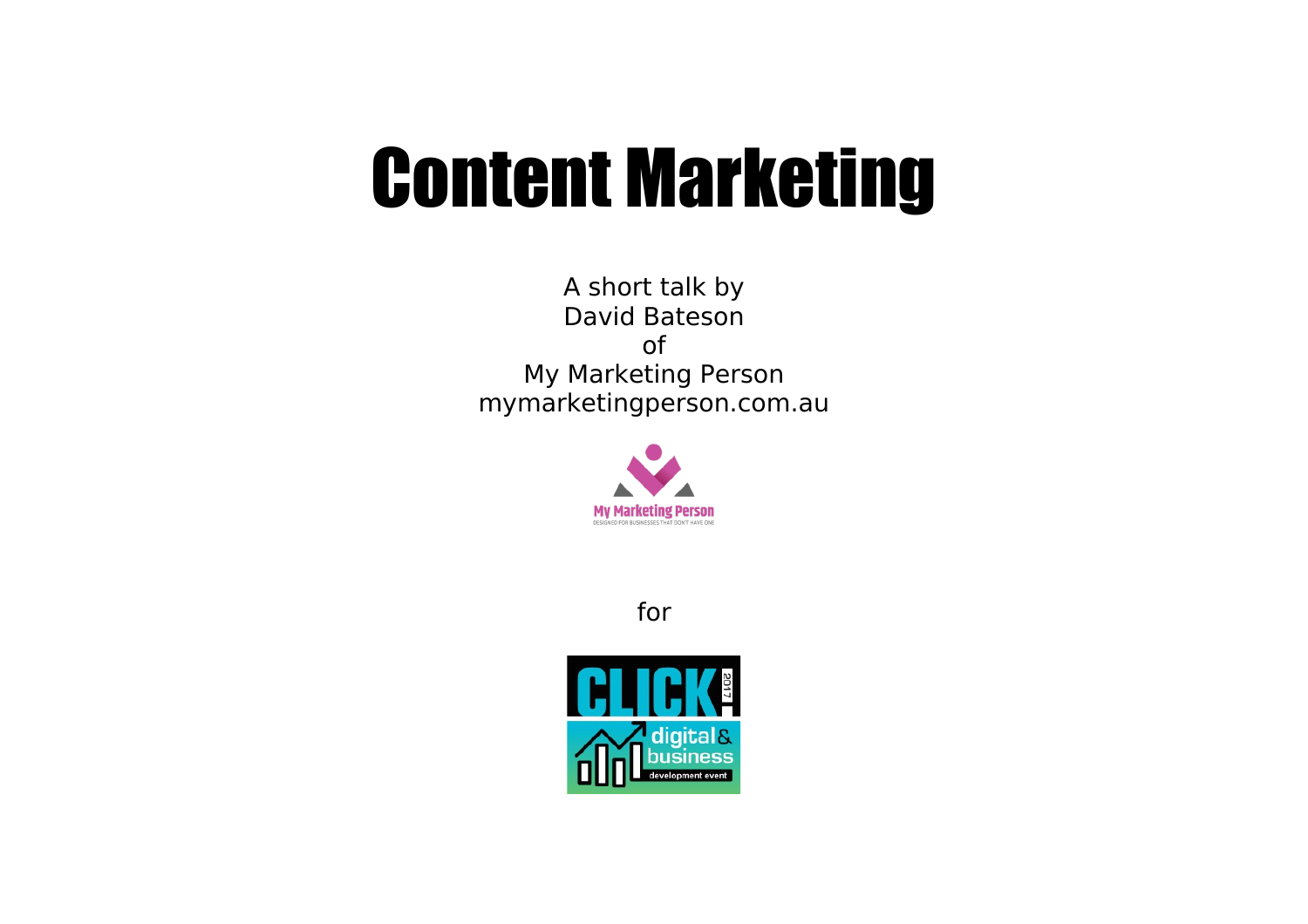### What we'll cover...

- What is it?
- Why is it important?
- How to put together... and implement, a content marketing strategy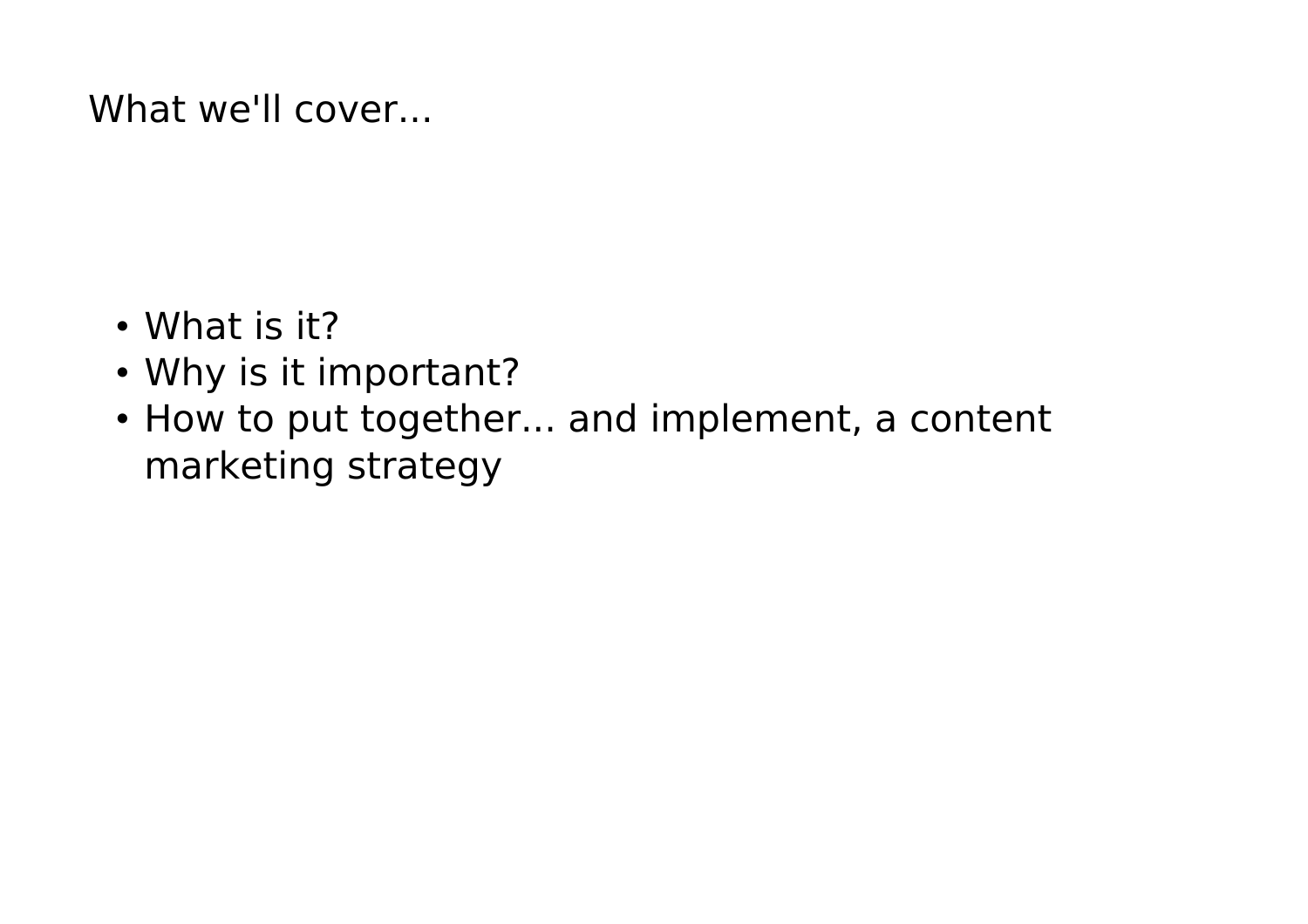It's not a new idea...

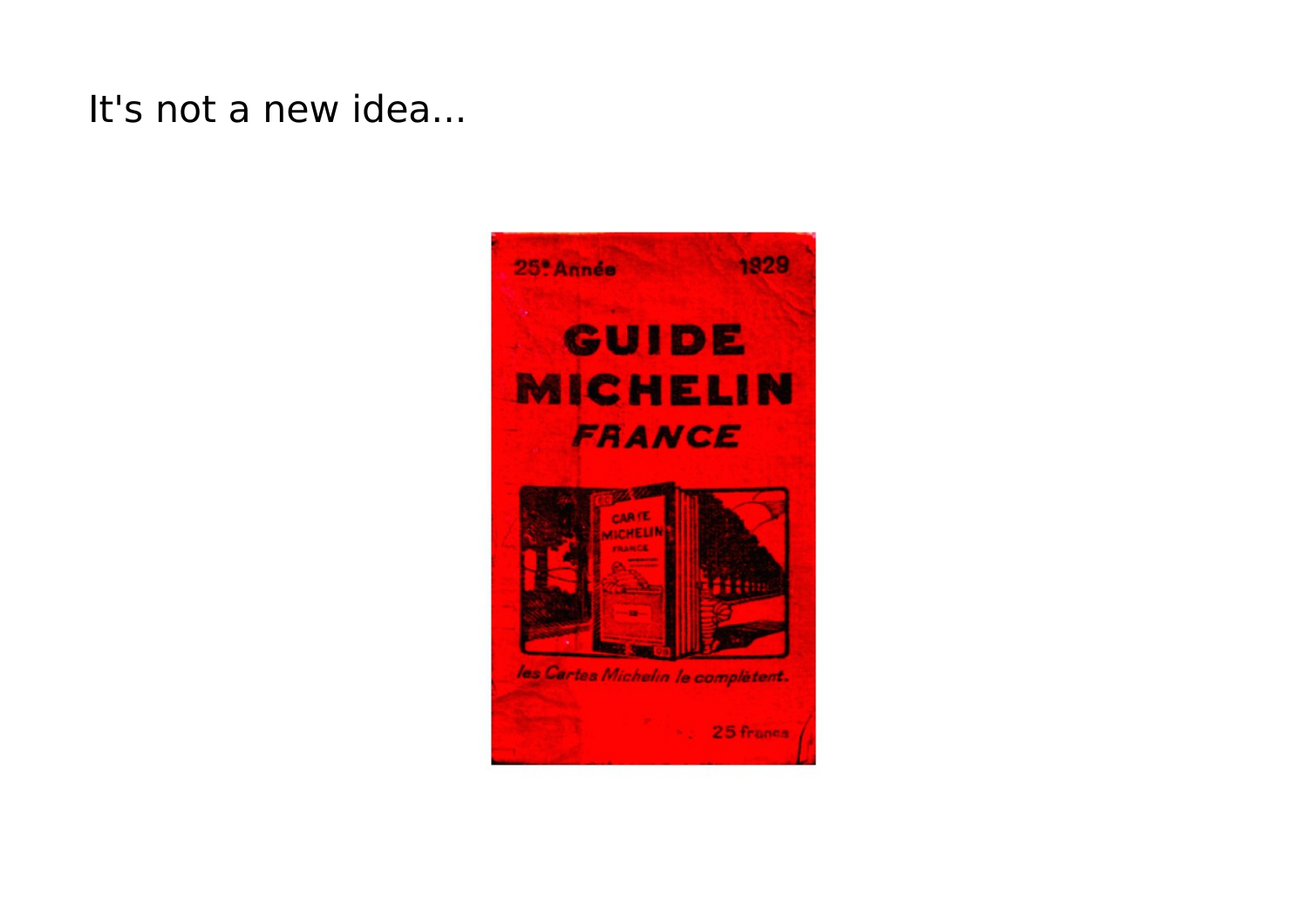...but it's a bit more complicated today.

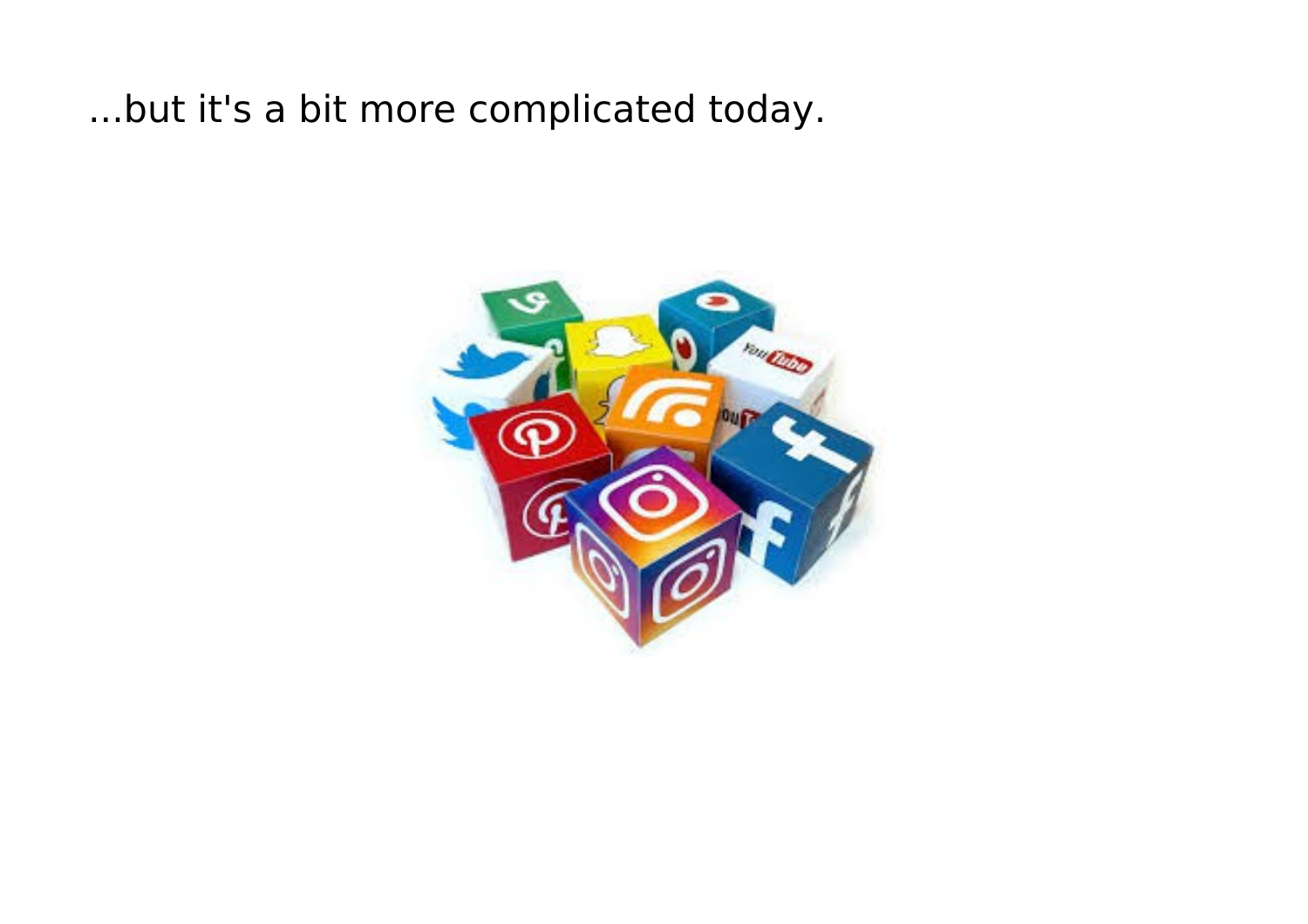...and there can be a tendency to default to...

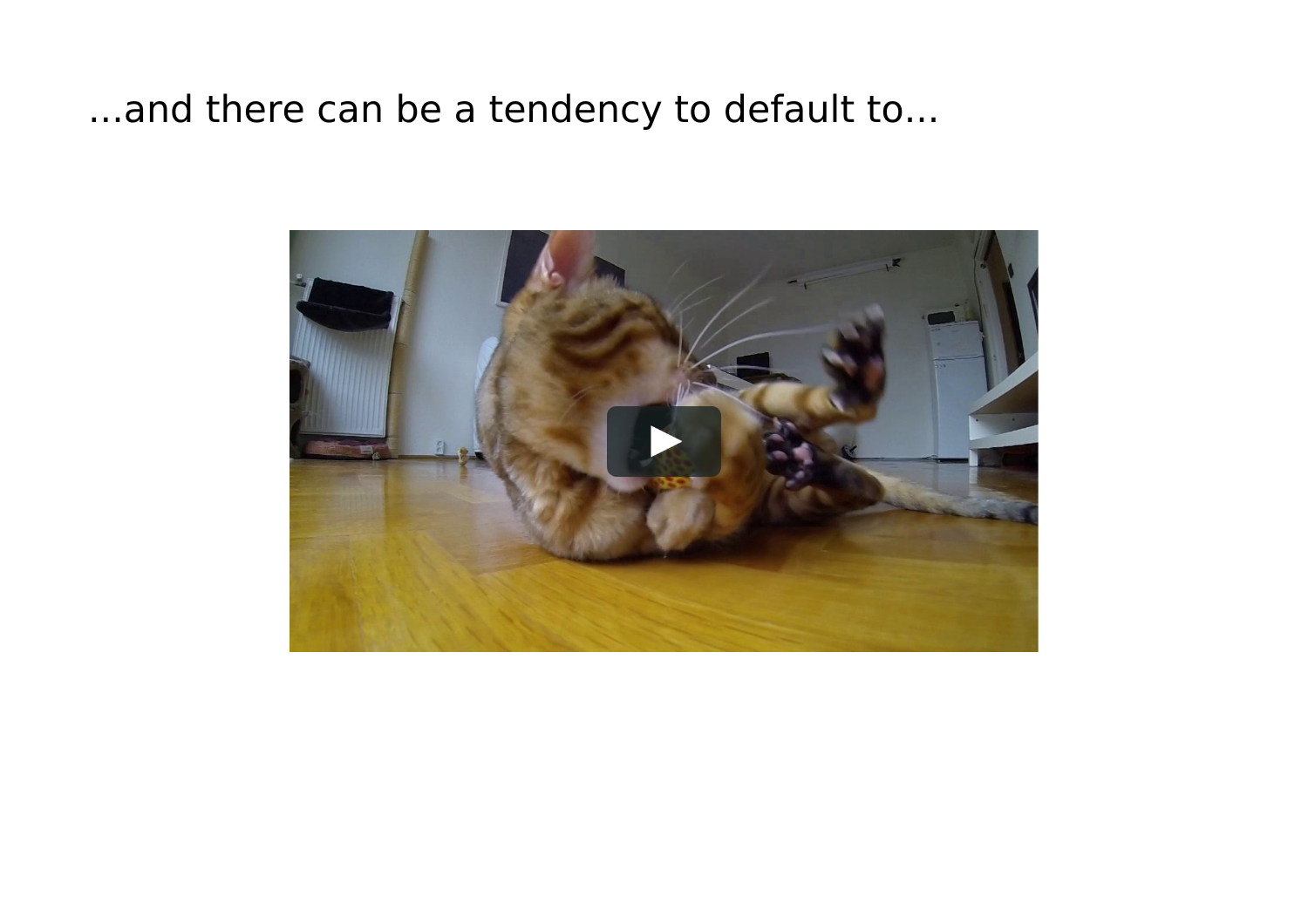How does content marketing help the sales process?

- 1. Helps with SEO (maybe the only way to do it now)
- 2. Helps potential future clients and 'nurtures' them (without always having to try to sell them something)
- 3. Demonstrates your expertise/POD
- 4. Builds your business brand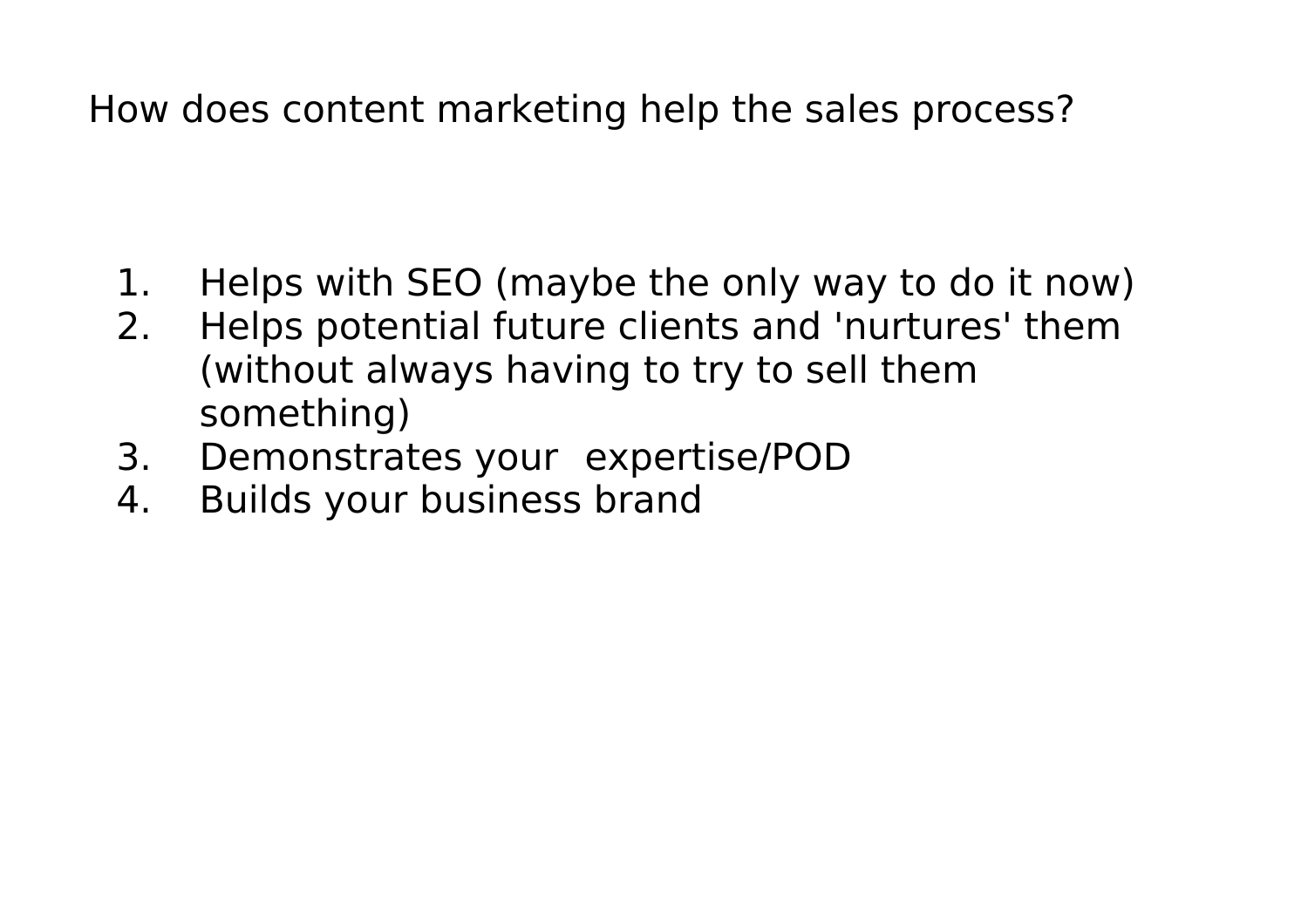How to...

Step 1 - Make a plan...

- Decide how to measure the impact of your content marketing strategy
- Work out who you're talking to (your 'perfect client')
- Allocate resources to the project (time & money)
- Decide what value you can provide to them with your content

Step 2 - Create that content ('content curation')

Step 3 - Tailor that content to suit the channels you are using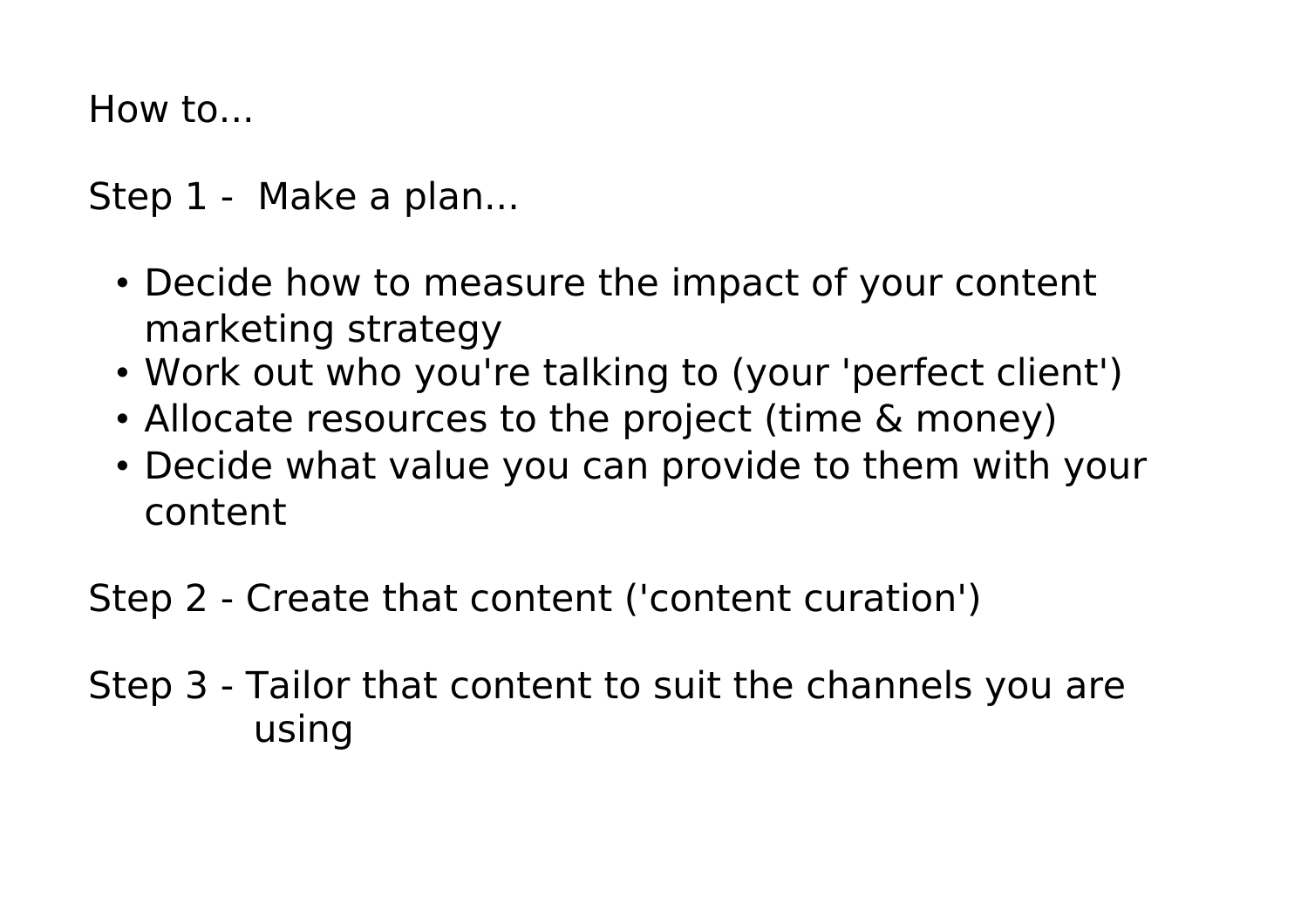#### Actually creating content - some ideas...

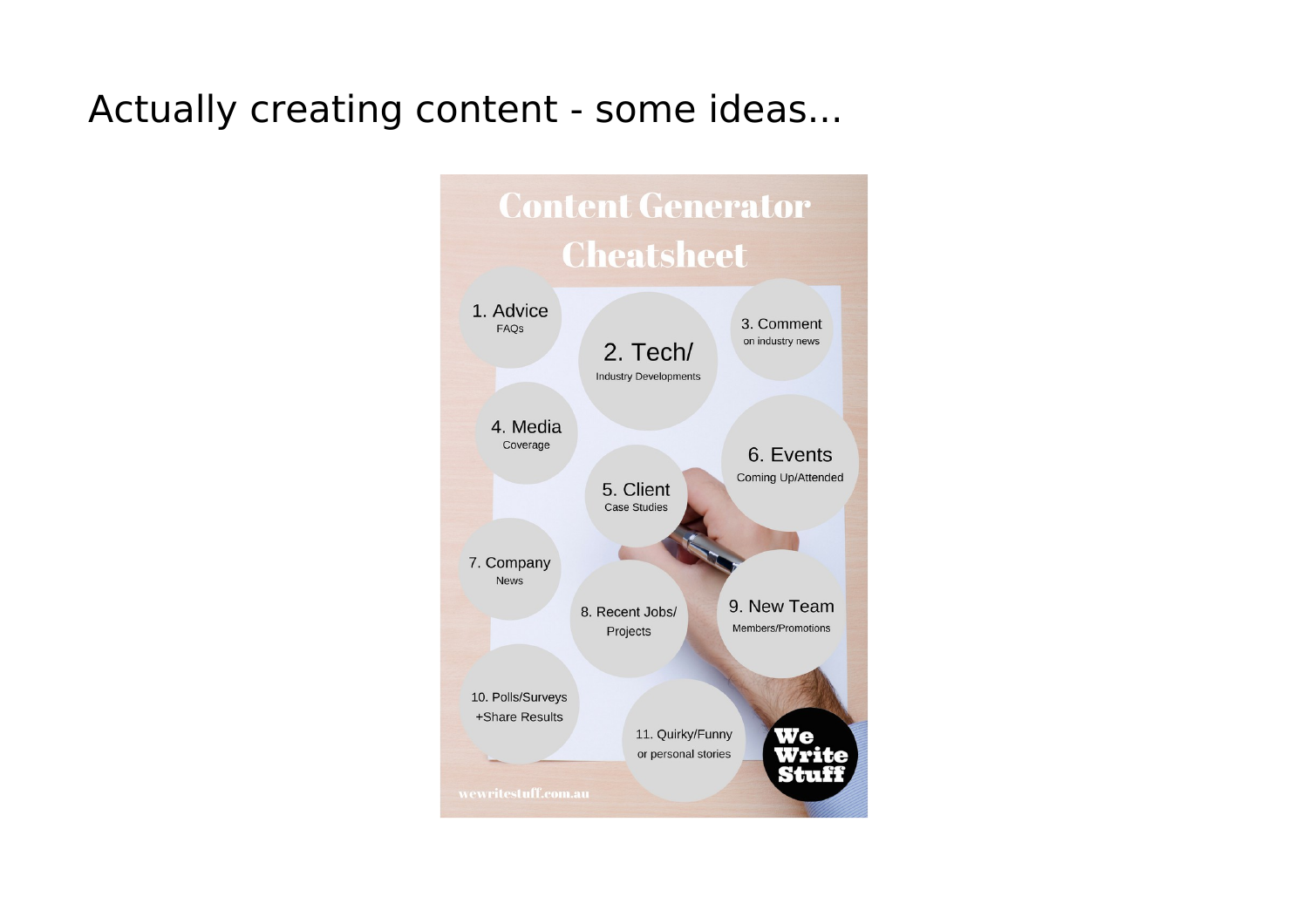#### Our approach...



\*optional step